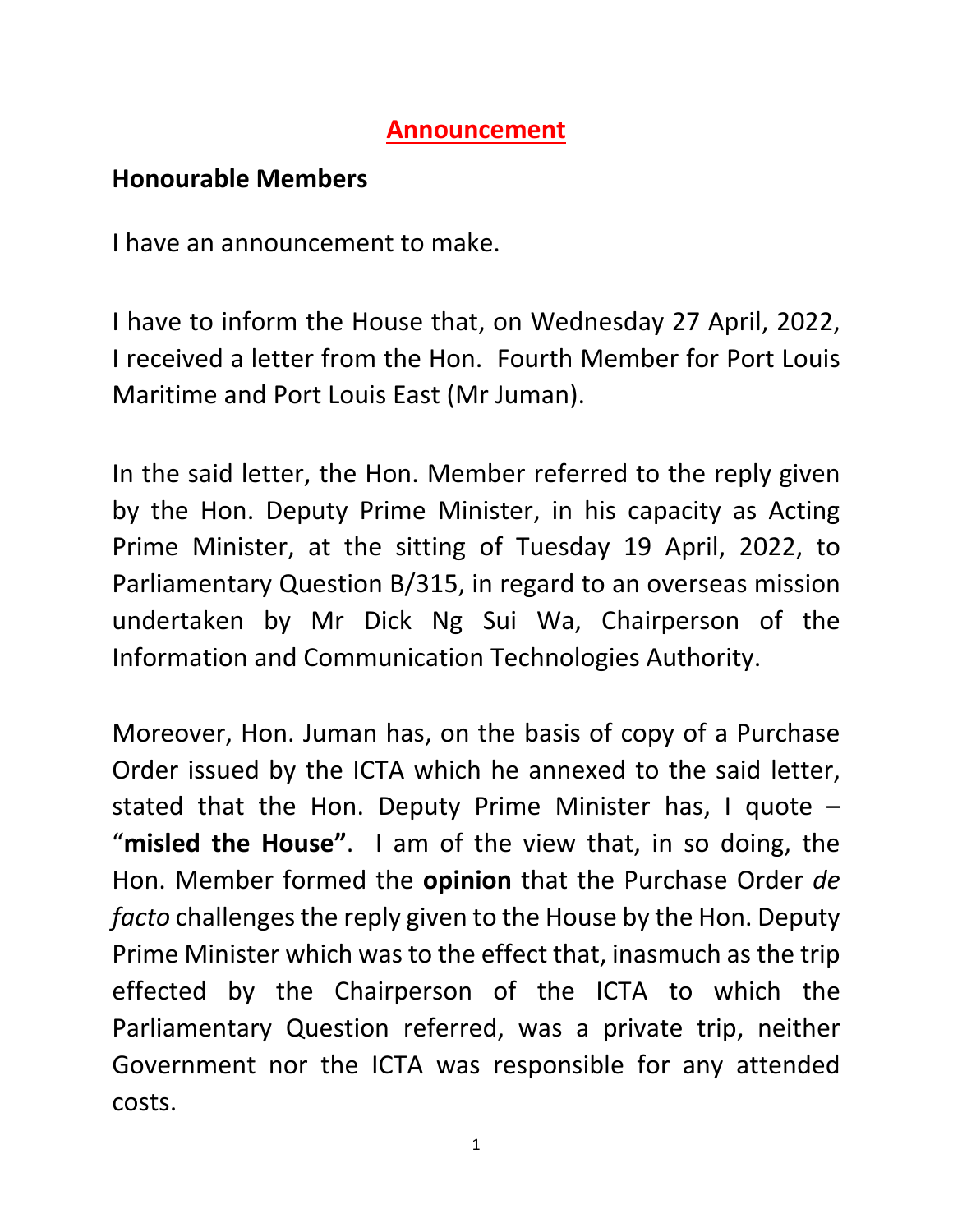#### **Honourable Members**

**On a procedural note**, I wish to draw the attention of the House to the following –

- **Firstly**, Hon. Juman addressed to me a letter containing serious allegations against the Hon. Deputy Prime Minister in no equivocal terms, which is tantamount to challenging the conduct of the latter and requested me to call him to order.
- **Standing Order 40(5) lays down the procedure available to a Hon. Member wishing to challenge the conduct of another Hon. Member before the House**, and which reads as follows, I quote –

*"The conduct of the President and the Vice-President of the Republic or the person performing the functions of the President's Office, the Speaker, Members of the Assembly, Judges, Members of Statutory Commissions or other persons engaged in the administration of Justice shall not be raised except upon a substantive motion moved for that purpose; and in any amendment, question to a Minister, or remarks in a debate dealing with any other subject, reference to the conduct of the persons aforesaid shall be out of order."*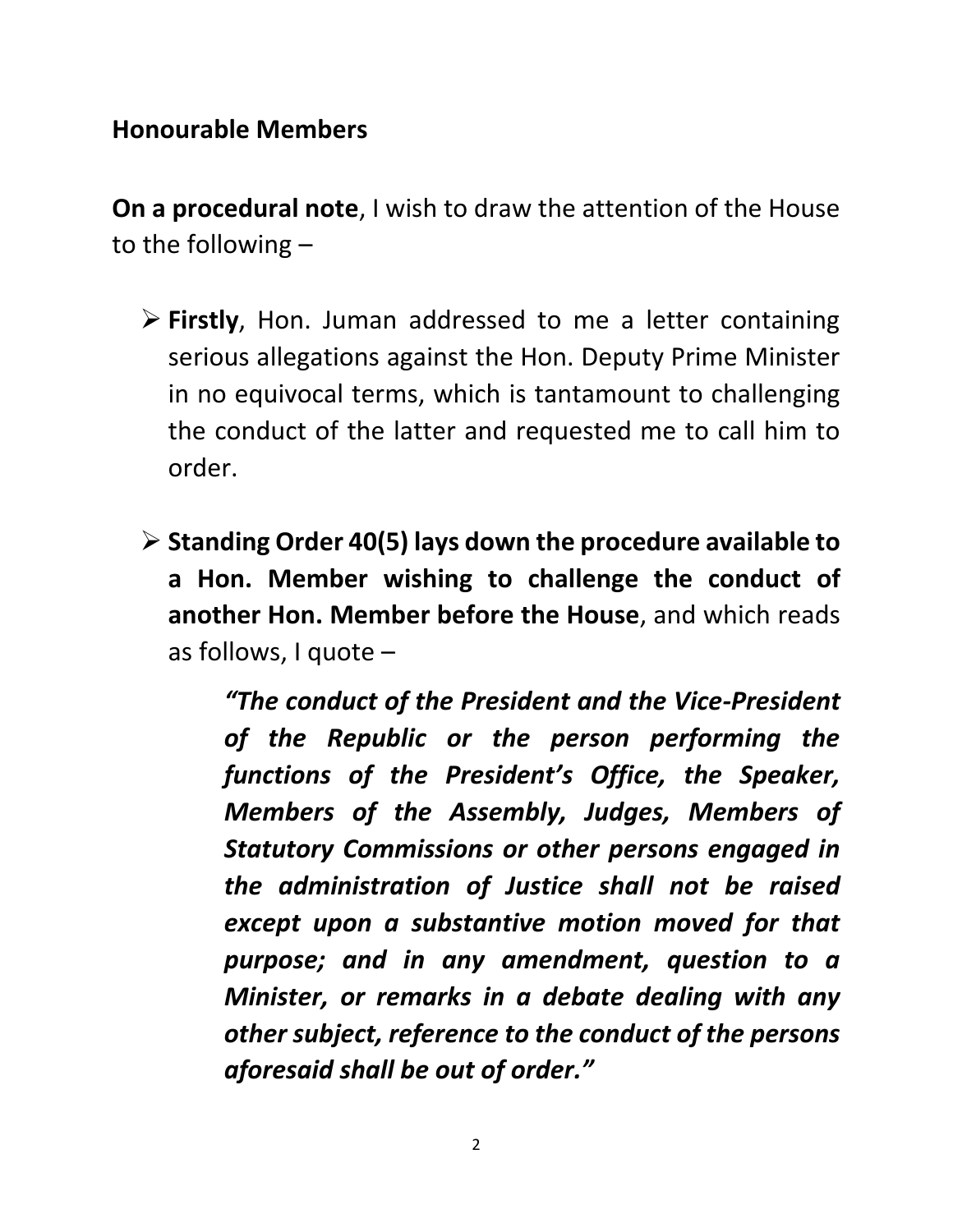In the light of the aforesaid, the course of action initiated by Hon. Juman is, to all intents and purposes, procedurally incorrect.

**Moreover**, I wish to apprise the House that, by letter dated 29 April, 2022, the attention of Hon. Juman was drawn to the fact that the procedure that obtains in relation to the subject matter and tenor of his letter dated 27 April, 2022, is contained in Standing Order 40(5).

### **Honourable Members**

**On another note, however,** I have to inform the House that I view with much concern the fact that the letter which Hon. Juman addressed to me found its way in the edition of *L`express* dated 28 April, 2022, inasmuch as same is deemed to be of private nature and to which I had not yet replied.

#### **Honourable Members**

While, **on one hand**, Hon. Juman acted in complete oblivion of the provisions of Standing Order 40(5), he has, **on the other hand**, defied elementary and basic principles of parliamentary etiquette and traditions by causing to be published a letter containing serious allegations against another Hon. Member, thus bringing Parliament, the temple of democracy which epitomizes the will of the people, into disrepute.